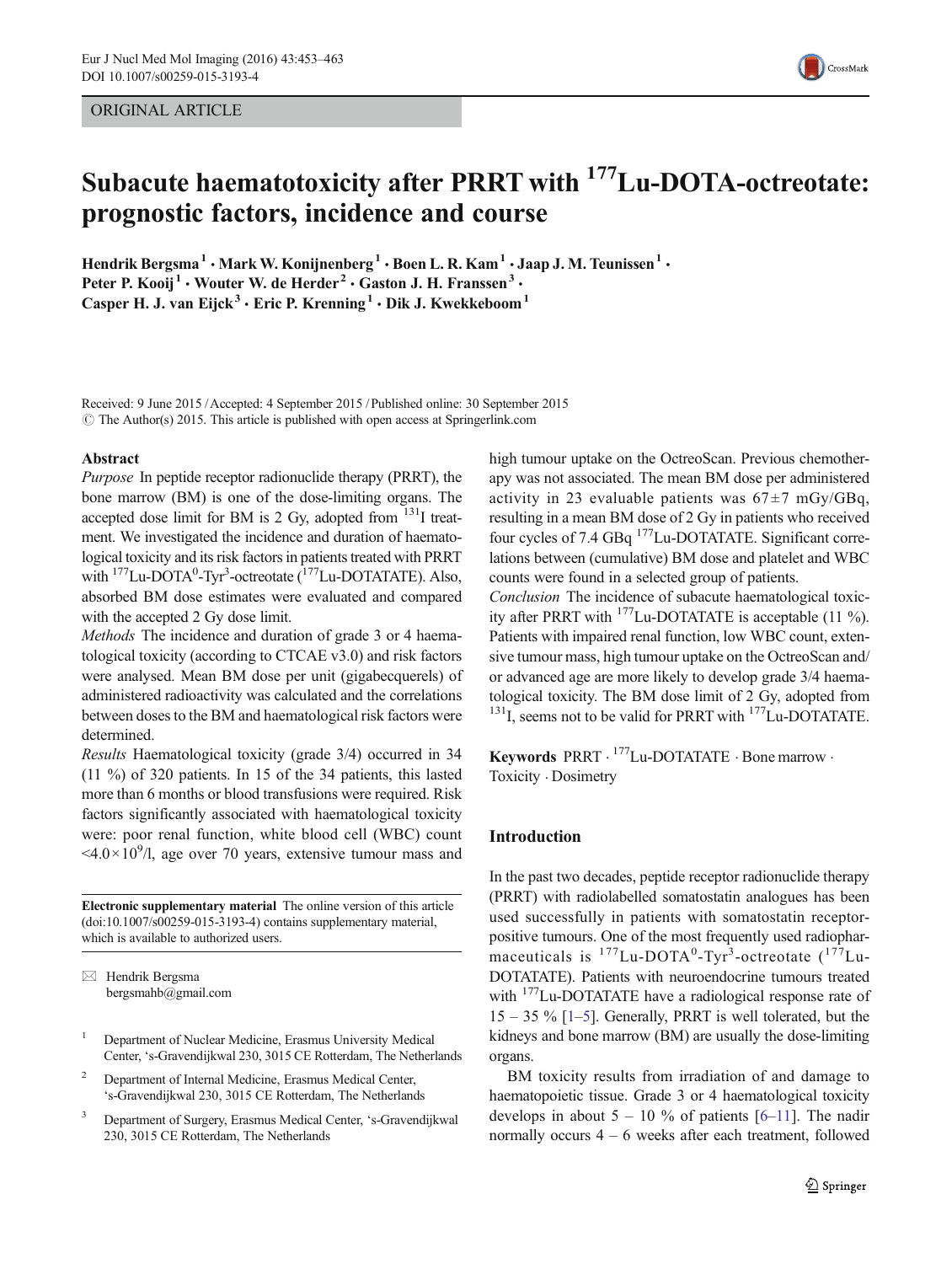by a recovery phase. The generally accepted threshold dose for radiation-induced BM suppression is 2 Gy, adopted from  $131$  $131$ I therapy studies [\[12](#page-9-0), 13]. However, up to now, no data have been published that confirm or reject this BM dose limit for  $177$ Lu-DOTATATE.

The aim of this study was to analyse short-term haematological toxicity after PRRT with <sup>177</sup>Lu-DOTATATE. Risk factors analysed included renal function, chemotherapy, baseline cytopenia, tumour mass and patient age. In addition, the individual and mean BM doses were calculated in a subgroup of patients.

# Materials and methods

## Patients

The study included 320 Dutch patients who were treated from January 2000 to December 2007. Inclusion criteria were: patients with neuroendocrine tumour and baseline tumour uptake on  $\left[111\text{In-DTPA}^0\right]$  octreotide scintigraphy (OctreoScan®; Mallinckrodt, Petten, The Netherlands) with accumulation in the tumour at least as high as in normal liver tissue; no prior treatment with PRRT; baseline serum haemoglobin (Hb)  $\geq$ 6 mmol/l; white blood cell (WBC) count  $\geq$ 2×10<sup>9</sup>/l; platelet (PLT) count  $\geq$ 75 × 10<sup>9</sup>/l; serum creatinine  $\leq$ 150 µmol/l or creatinine clearance ≥40 ml/min and Karnofsky performance status ≥50. Only Dutch patients were selected, because loss to follow-up is limited in these patients.

This study was part of the ongoing prospective study in patients with neuroendocrine tumours treated with <sup>177</sup>Luoctreotate at the Department of Nuclear Medicine, Erasmus University Medical Center Rotterdam. The hospital's medical ethics committee approved the study. All patients gave written informed consent for participation in the study.

# Treatment

[DOTA<sup>0</sup>,Tyr<sup>3</sup>] octreotate was obtained from BioSynthema (St. Louis, MO).  $177$ LuCl<sub>3</sub> was supplied by IDB-Holland (Baarle-Nassau, The Netherlands) and <sup>177</sup>Lu-DOTATATE was prepared locally [\[14\]](#page-9-0).

Granisetron 3 mg or ondansetron 8 mg was injected intravenously 30 min before infusion of <sup>177</sup>Lu-DOTATATE. Infusion of amino acids (2.5 % arginine and 2.5 % lysine, 1 l) was started 30 min before administration of the radiopharmaceutical and lasted for 4 h. The radiopharmaceutical was coadministered for 30 min using a second pump system. Cycle dosages of 1.85 GBq (50 mCi) were given in 4 patients, 3.7 GBq (100 mCi) in 13 patients, 5.6 GBq (150 mCi) in 14 patients, and 7.4 GBq (200 mCi) in the remaining patients, injected over 30 min. The interval between treatments was 6 – 16 weeks. The intended cumulative dose was 29.6 GBq (800 mCi). Median cumulative activity was 29.6 GBq, range 7.4 – 29.6 GBq. However, the dose was lowered if the calculated kidney dose was higher than 23 Gy. Other reasons for dose reduction or cessation of further therapy were recurrent grade 3 or 4 haematological toxicity and persistent low blood counts.

## **Dosimetry**

Biodistribution and dosimetry studies were performed in three subgroups of patients. The data on estimated BM doses have been published previously [[14](#page-9-0)–[16](#page-9-0)]. Only patients meeting the inclusion criteria, as stated above, and with complete datasets for dosimetry were included in the present analysis. The BM dose  $(D<sub>rm</sub>)$  is derived from three sources: (1) from the blood circulating through the marrow cavities (rm), (2) from large organs and tumours with high radioactivity uptake (h), and (3) from the general distribution of radioactivity throughout the remaining whole body (rb):

$$
D_{rm} = \tilde{A}_{rm} DF(rm \leftarrow rm) + \tilde{A}_{h} DF(rm \leftarrow h) + \tilde{A}_{rb} DF(rm \leftarrow rb)
$$

where  $\tilde{A}$  is the cumulative activity and DF are the dose factors for red marrow to red marrow, large organs to red marrow, and remainder of the body to red marrow. The contribution to the BM dose from radioactivity distribution within the remainder was calculated (and corrected) according to the method of Wessels et al. [\[17](#page-9-0)].

Calculated dose contributions were based on planar scans (at 24, 96 and 168 h after injection), and radioactivity measured in urine (at 1, 6, 24, 48 h after injection) and blood samples (at 0, 10, 30, 60, 90, 120, 360 and 1,440 min after injection). A pharmacokinetics (PK) compartment model was used to describe the biodistribution of radioactivity in organs over time. Organs with physiological uptake (kidneys and abdomen) were added to the central (blood) compartment (Fig. [1](#page-2-0)). A single compartment linked to the kidney was able to model the urine data. An additional remainder-of-the-body compartment was used to fit the data. Flow in both directions between compartments was modelled by kinetic transfer components,  $k(i,j)$ . The PK compartment model was numerically solved using SAAMII software (Simulation Analysis and Modeling; SAAM Institute, Seattle, WA). BM dose values were computed using the Olinda/EXM software package (Vanderbilt University) and using dose factors for  $177$ Lu [[18\]](#page-9-0).

#### Toxicity assessment

Haematology, and liver and renal function tests were performed during the 6 weeks before the first therapy, 4 and 6 weeks after each therapy, and at follow-up visits. Haematological toxicity was assessed according to Common Terminology Criteria for Adverse Events (CTCAE v3.0) [\[19](#page-9-0)]. This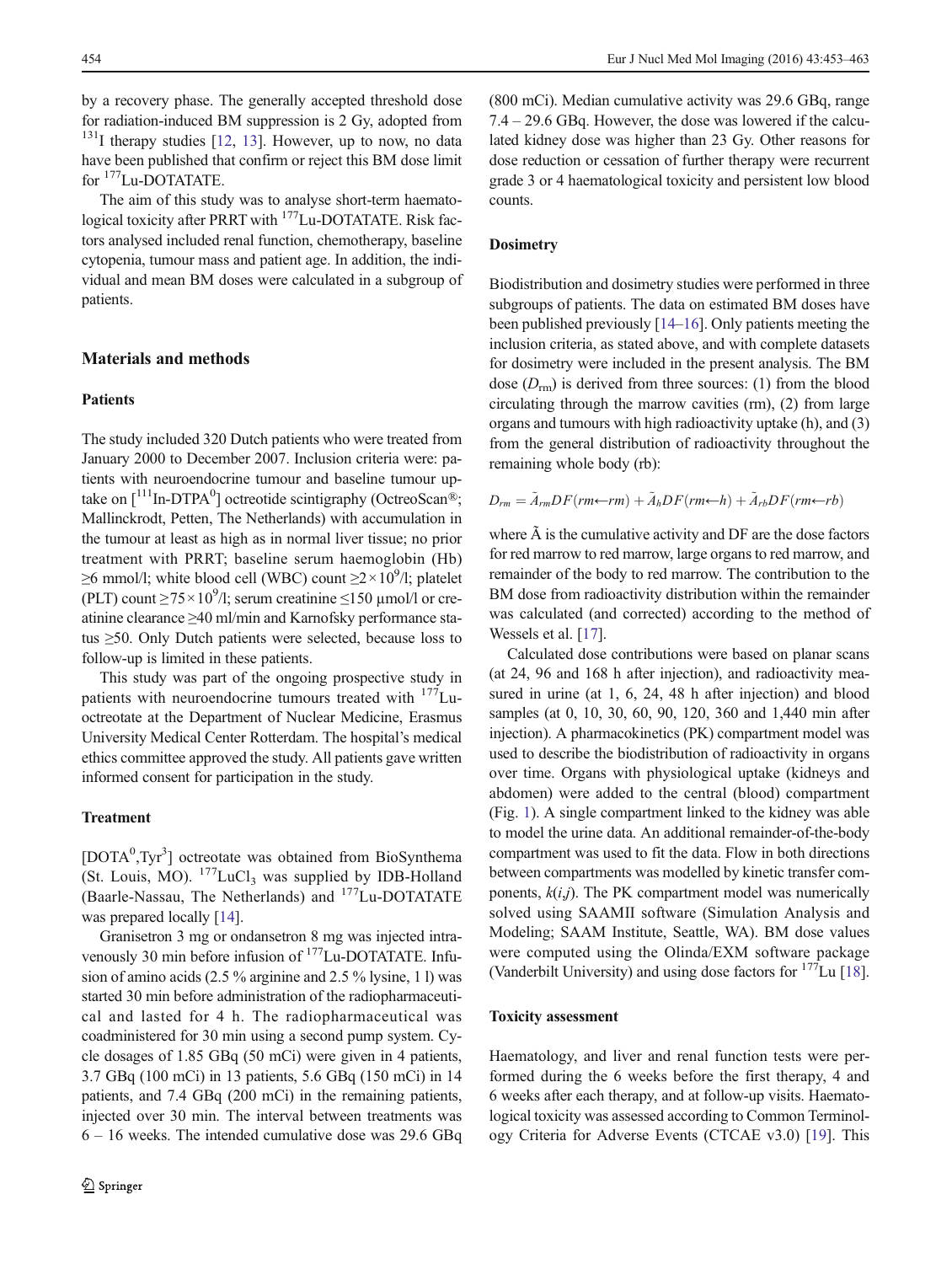<span id="page-2-0"></span>

Fig. 1 Generalized compartment model for the biodistribution of  $177$ Lu-DOTATATE in humans. Compartments (C1 to C5) represent different organs. Flow in both directions between compartments is represented by kinetic transfer components,  $k(i,j)$ . The shaded grey circles represent input (radioactivity) data and the *open grey circle* represents modelled output. Injection is a simulated bolus of <sup>177</sup>Lu-DOTATATE in the blood compartment

version of CTCAE was used because of well-defined criteria for thrombocytopenia, leucocytopenia and anaemia. Haematological toxicity was modelled for toxicity grade 3/4 in PLT count, WBC count, Hb and a combination of all three. The duration of grade 3/4 haematological toxicity was defined as the time from the last therapy until recovery to toxicity grade 2 or lower.

#### Statistical analysis and parameters

SPSS software (SPSS 19; IBM, New York, NY) was used for statistical analysis. Distributions were examined for normality using the Kolmogorov-Smirnov test. Correlations between distributions were evaluated using the  $\chi^2$  test, t test and analysis of variance. Spearman's rank correlation coefficient was used for correlation analysis. Regression analysis was performed with the binary logistic model. Conditional stepforward and step-backward methods were used with the following parameters: classification cut-off 0.5, maximum iterations 20, probability for entry 0.05 and removal 0.20. P values <0.05 (for both step-forward and step-backward) were considered significant. The following discrete baseline variables were included in the analysis: gender, age over 70 years, presence of bone metastasis, prior chemotherapy, prior external beam radiotherapy, uptake on the OctreoScan, tumour load, chromogranin A  $>2,000$  μg/l, splenectomy, baseline PLT count  $\langle 150 \times 10^9 / 1$  and baseline WBC count  $\langle 4.0 \times 10^9 / 1$ . The creatinine clearance was estimated with the Cockcroft-Gault formula and evaluated as a continuous variable. Similar regression analyses were performed setting thresholds for decreases in PLT count, WBC count and Hb of 15 % and 25 %

after the first therapy. Univariate analysis was performed in a subgroup of patients with transient and persistent grade 3/4 haematological toxicity.

In the dosimetric subgroups, the correlations between the percentage reductions in blood cells (Hb, PLT count, WBC count) after the first therapy and dose to the BM were determined using Spearman's rank correlation coefficients  $(r<sub>S</sub>)$ . The median and mean doses to the BM per unit (gigabecquerels) of administered radioactivity were calculated for each subgroup separately and for all three subgroups combined.

# **Results**

In total, 324 patients were evaluated. The patient characteristics are summarized in Table 1. Four patients were excluded because of unrelated haematological toxicity (internal bleeding in three and iron-deficiency anaemia in one).

Table 1 Baseline characteristics of 320 Dutch patients

| Characteristic                                                                                      | Number of patients $(\% )$ |  |  |
|-----------------------------------------------------------------------------------------------------|----------------------------|--|--|
| Male                                                                                                | 164(51)                    |  |  |
| Age $\geq 70$ years                                                                                 | 62(19)                     |  |  |
| Karnofsky performance status $\leq 70$                                                              | 46 (14)                    |  |  |
| Elevated chromogranin A                                                                             | 237(74)                    |  |  |
| Bone metastasis                                                                                     | 72(23)                     |  |  |
| Splenectomy                                                                                         | 12(4)                      |  |  |
| WBC count $\leq 4.0 \times 10^9$ /l at baseline PRRT                                                | 16(5)                      |  |  |
| Previous therapy                                                                                    |                            |  |  |
| Chemotherapy                                                                                        | 38 (12)                    |  |  |
| Radiotherapy (external)                                                                             | 32(10)                     |  |  |
| Tumour type                                                                                         |                            |  |  |
| Neuroendocrine                                                                                      | 278 (87)                   |  |  |
| Other                                                                                               | 42 (13)                    |  |  |
| Tumour uptake on baseline OctreoScan                                                                |                            |  |  |
| Equal to or more than normal liver                                                                  | 248 (77)                   |  |  |
| Higher than kidneys                                                                                 | 72 (23)                    |  |  |
| Tumour mass on baseline OctreoScan                                                                  |                            |  |  |
| Equal to or more than normal liver                                                                  | 264 (82)                   |  |  |
| Higher than kidneys                                                                                 | 56 (18)                    |  |  |
| Cumulative activity (GBq)                                                                           |                            |  |  |
| < 22.2                                                                                              | 103(32)                    |  |  |
| < 29.6                                                                                              | 215 (67)                   |  |  |
| Kidney function, mean (range) creatinine<br>clearance in millilitres per minute,<br>Cockcroft-Gault | $99(35 - 246)$             |  |  |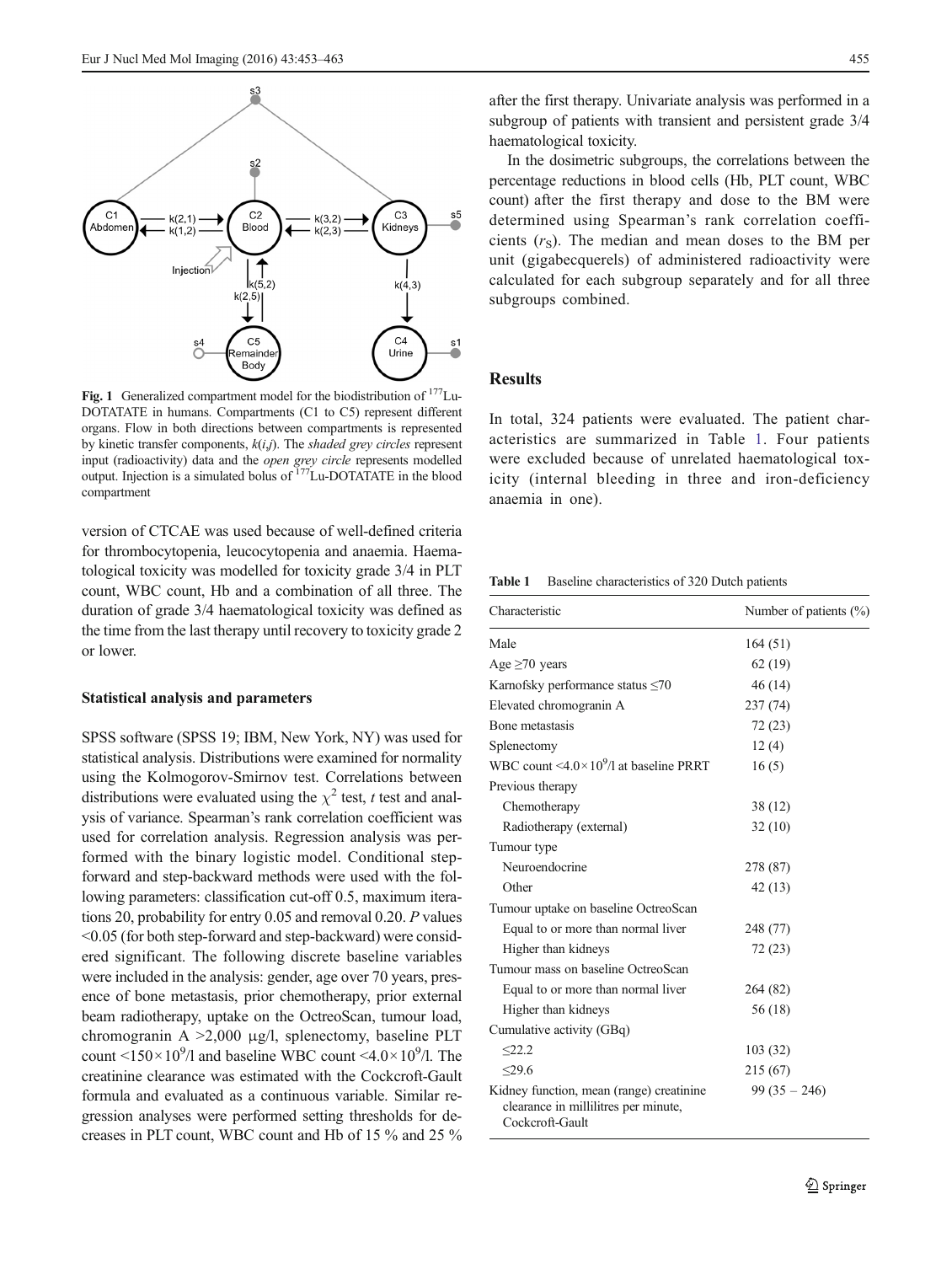# **Toxicity**

Severe subacute haematological toxicity (grade 3/4) occurred 4 to 8 weeks after administration in 34 (11 %) of the 320 patients, with thrombocytopenia in 25 (8 %), leucocytopenia in 17 (5 %), anaemia in 10 (3 %) and pancytopenia (1 %) (Fig. 2).

Two patients were excluded from the analyses for toxicity duration. One patient (with grade 4 thrombocytopenia) died 6 weeks after last the treatment due to bowel obstruction, and one patient (with grade 3 thrombocytopenia and grade 3 anaemia) died 9 weeks after last the treatment due to progressive disease. Of 30 patients, 15 (50 %) had grade 3/4 haematological toxicity lasting more than 6 months or required blood transfusion. The duration of haematological toxicity in these patients is presented in Fig. [3](#page-4-0).

Baseline parameters that were significantly associated with grade 3/4 haematological toxicity were: decreased renal function, WBC <4.0 $\times$ 10<sup>9</sup>/l, age >70 years, extensive tumour mass, and tumour uptake on the OctreoScan more than uptake in the kidneys (Table [2](#page-5-0)). No significant association was found for previous chemotherapy.

Of 30 patients with persistent (more than 6 months) haematological toxicity or who required blood transfusions, 15 had significantly more tumour mass on the baseline OctreoScan than patients with transient (6 months or less) grade 3/4 haematological toxicity. No significant difference in other baseline variables was found between these two subgroups (data not shown). In patients with decrease in Hb of more than 15 % after the first therapy, previous radiotherapy was an additional significant factor in the logistic regression analysis ( $p=0.005$  and  $p=0.001$  for step-forward and stepbackward methods, respectively). In patients with a decrease in Hb, PLT count and/or WBC count of more than 25 % after the first therapy, decreased renal function at baseline was the only significant variable  $(p<0.05)$ .



Fig. 2 Venn diagram of haematological toxicity (grade 3/4) in 34 out of 320 patients treated with a median cumulative dose of 29.6 GBq  $^{177}$ Lu-DOTATATE

#### **Dosimetry**

The dosimetry analysis included 32 patients split into three groups with different cycle doses (1.85, 3.7 and 7.3 GBq <sup>177</sup>Lu-DOTATATE). Of the 32 patients, 25 patients were treated according protocol; in two patients no complete dosimetric data were available. The BM dose after the first therapy was determined in 25 patients: 4 patients in group 1 (cycle dose 1.85 GBq), 7 patients in group 2 (cycle dose 3.7 GBq) and 14 patients in group 3 (cycle dose 7.3 GBq). The cumulative dose was 14.8 GBq in 1 patient, 22.2 GBq in 9 patients and 29.6 GBq in 15 patients. The median dose (and range) to the BM per unit of administered radioactivity in patients in group 1 and group 2 was 69 mGy/GBq  $(54 - 73 \text{ mGy/GBq})$  and 75 mGy/GBq (35 – 139 mGy/GBq), respectively. In group 3 the median dose (and range) was 51 mGy/GBq  $(24 - 116 \text{ mGy/GBq})$  excluding one outlier of 331 mGy/ GBq. In this patient the urinary excretion data could not be fitted correctly in the compartment model. This resulted in a long residence time of activity in the total body and in an exceptionally high BM dose, leading to the exclusion of this patient from further analysis (Supplementary Data). Despite a high calculated BM dose, this patient did not develop grade 3 or 4 haematological toxicity.

Data from groups 1, 2 and 3 combined were normally distributed (Kolmogorov-Smirnov test) allowing calculation of the mean BM dose. The mean BM dose (excluding one outlier) per unit of administered activity in the 24 evaluable patients was  $0.067 \pm 0.007$  mGy/MBq. At an activity administration schedule of  $4 \times 7.4$  GBq (which most patients received) this would lead to a BM dose of  $2.0\pm0.2$  mGy. Three (13 %) of 23 patients developed grade 3/4 haematological toxicity. No significant difference in BM dose was observed between these 3 patients and the other 20. Significant Spearman's rank correlation coefficients and P values (one-tailed) were found in group 3 between (cumulative) BM dose and PLT count after the first and last treatments ( $r<sub>S</sub>=-0.51$  with P<0.05 and  $r<sub>S</sub>=$  $-0.59$  with P=0.02, respectively) and WBC count ( $r_s=-0.70$ ) with  $P=0.01$  and  $r_s=-0.51$  with  $P<0.05$ , respectively; Fig. [4](#page-6-0)). No significant correlation between (cumulative) BM dose and haemoglobin was found in group 3, and no significant correlations were found between (cumulative) BM dose and blood cells in group 1 and group 2.

## Discussion

Subacute haematological grade 3/4 toxicity was observed in 34 (11 %) of 320 patients receiving 177Lu-DOTATATE. In half of these patients, toxicity persisted for more than 6 months or blood transfusions were required. This is in accordance with data from other groups [[5](#page-9-0)–[10](#page-9-0)]. Long-term haematological toxicities, such as myelodysplastic syndrome (MDS) and acute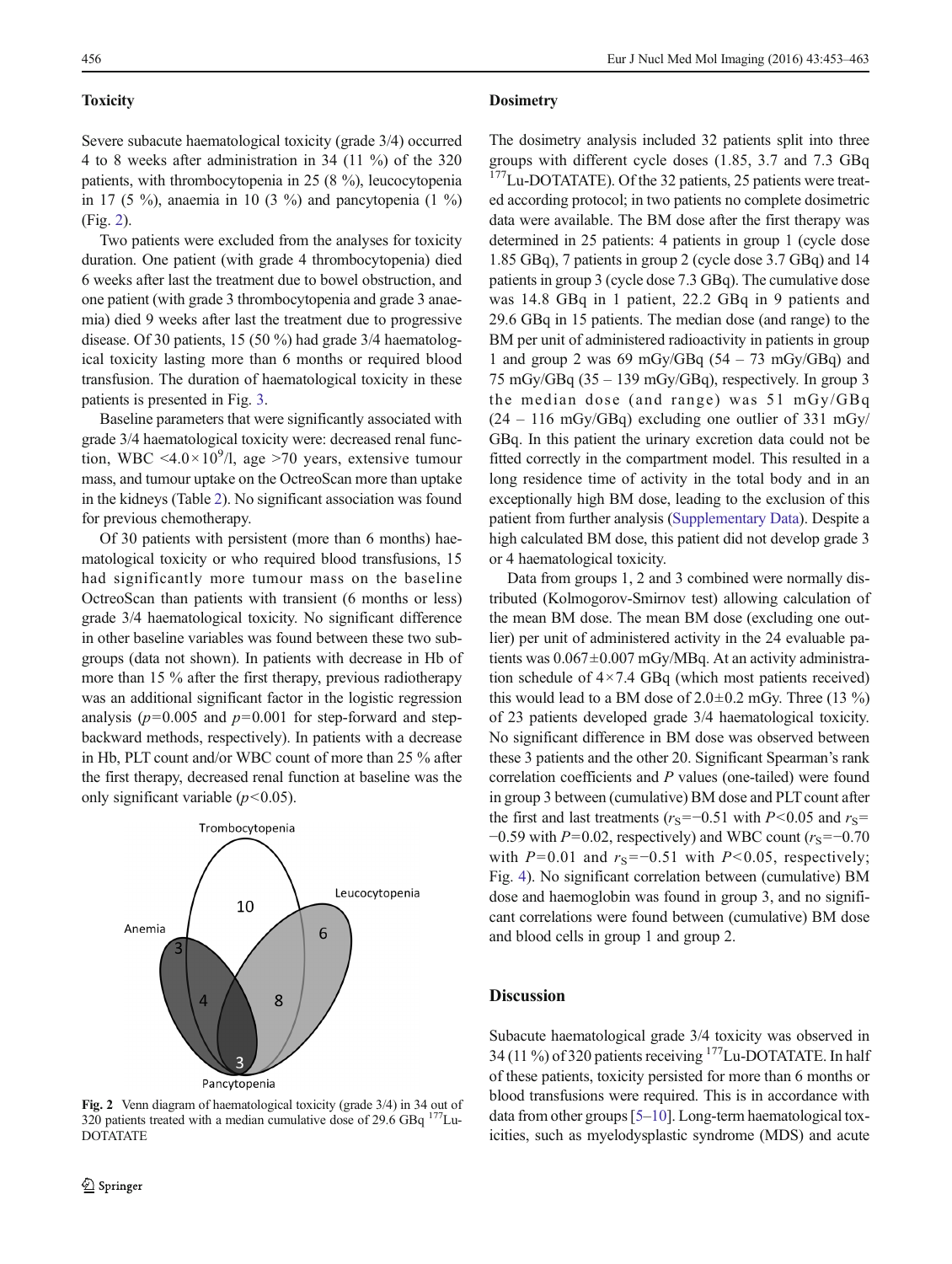<span id="page-4-0"></span>Fig. 3 Duration of subacute haematological toxicity (grade 3/4) in 32 of 320 patients treated with a median cumulative dose of 29.6 GBq 177Lu-DOTATATE: a any toxicity in 32 patients, b thrombocytopenia in 23 patients, c leucocytopenia in 17 patients, and d anaemia in 9 patients (NA results not available during follow-up, Transfusion patients who received blood cell transfusion after grade 3/4 haematological toxicity. Two patients were excluded (see text)



leukaemia (AL), have been found in patients receiving PRRT with  $177$ Lu-DOTATATE [\[6](#page-9-0), [11\]](#page-9-0). Also in our patient group, MDS and AL were observed, but since these events have a rare complex stochastic character, they will be reported in a separate study. In a recent study, long-term side effects of PRRT with <sup>90</sup>Y-octreotide and/or <sup>177</sup>Lu-octreotate were investigated [[6\]](#page-9-0). The authors found more haematological toxicity after PRRT in patients with baseline nephrotoxicity (transient or persistent elevation in creatinine). The prolonged circulation time of 177Lu-DOTATATE in patients with a poor renal function is probably the most important factor that explains the increased toxicity to the BM, as shown by Svensson et al. [\[20\]](#page-9-0). Also anaemia is common in these patients due to a reduction in renal erythropoietin production. In our study, poor renal function was also found to be a predictor of haematological toxicity. We also found that a low baseline WBC count is a predictor of grade 3/4 haematological toxicity. This is in line with the findings of a recent study showing that baseline cytopenia is a predictor of haematological toxicity after PRRT [\[9](#page-9-0)].

From a dosimetric point of view, it has been theorized that patients with a large tumour burden and high receptor density have lower amounts of circulating activity [\[21](#page-9-0)]. Therefore the radiation to normal tissues could be less than in patients with a low tumour burden. However, in our study, patients with more tumour mass at baseline were significantly more likely to have grade 3/4 haematological toxicity. Furthermore, high tumour burden was more frequently found in patients with persistent grade 3/4 haematological or who required blood transfusion. This suggests that tumour burden plays a role in the development and duration of haematological toxicity, in contrast to the recently described tumour sink effect [[22\]](#page-9-0). That study showed that internalization of 68Ga-DOTATATE in the tumour leads to a significant decrease in uptake in healthy tissue, the so-called tumour sink effect [[22](#page-9-0)]. The authors extrapolated their results and speculated on a similar effect for PRRT. However, the main contributing factor for radiation dose to an organ (i.e. the BM) from PRRT is the exposure to radiation over time and the organ dose cannot be based on a distribution with only one time point. In our limited subgroup of patients in whom biodistribution and dosimetry data were available, we were not able to demonstrate the tumour sink effect.

Past chemotherapy was not a clear risk factor in our analyses. This finding can be explained by the limited number of patients who received chemotherapy in our series (38 of 320 patients, 12 %). In other studies more than 25 % of patients have had a history of chemotherapy [[6,](#page-9-0) [8](#page-9-0), [9](#page-9-0)]. In particular, chemotherapy regimens with alkylating agents (e.g. cisplatin, carboplatin, oxaliplatin) or topoisomerase II inhibitors (e.g. etoposide) can damage the DNA of haematopoietic cells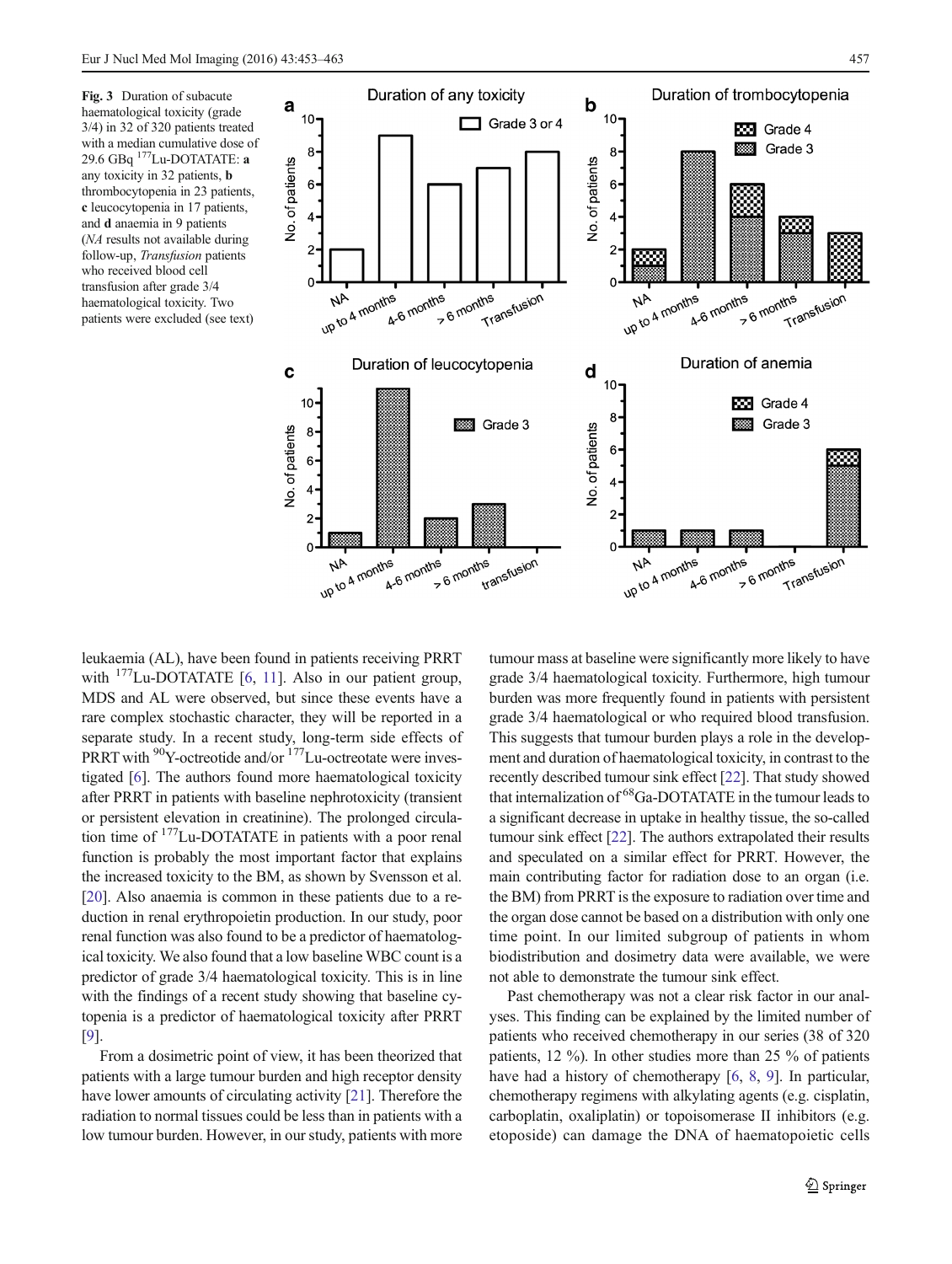<span id="page-5-0"></span>Table 2 Baseline clinical parameters associated with grade 3/4 haematological toxicity in 34 of 320 patients treated with a median cumulative dose of 29.6 GBq 177Lu-DOTATATE from logistic regression analysis with the stepwise method (stepforward and step-backward)

| Variable                                                     | Step-forward               |           | Step-backward              |           |
|--------------------------------------------------------------|----------------------------|-----------|----------------------------|-----------|
|                                                              | Coefficient <sup>b</sup>   | $p$ value | Coefficient <sup>b</sup>   | $p$ value |
| Any toxicity (Hb/PLT/WBC)                                    |                            |           |                            |           |
| Creatinine clearance (Cockcroft-Gault) <sup>a</sup>          | $-0.160$                   | 0.028     | $-0.150$                   | 0.044     |
| Bone metastasis                                              | 1.055                      | 0.017     | 0.912                      | 0.056     |
| WBC count $\leq 4.0 \times 10^9$ /l at baseline <sup>a</sup> | 1.828                      | 0.005     | 1.741                      | 0.011     |
| Tumour uptake on Octreoscan> kidney uptake                   | 0.867                      | 0.051     | 1.055                      | 0.023     |
| Previous radiotherapy                                        | Not in predictive equation |           |                            | 0.074     |
| Previous chemotherapy                                        | Not in predictive equation |           | 1.171                      | 0.161     |
| Haemoglobin                                                  |                            |           |                            |           |
| Age $>70$ years <sup>a</sup>                                 | 1.698                      | 0.045     | 1.860                      | 0.039     |
| Extensive tumour mass <sup>a</sup>                           | 2.551                      | 0.002     | 2.570                      | 0.003     |
| Previous radiotherapy                                        | Not in predictive equation |           | 2.165                      | 0.036     |
| Platelets                                                    |                            |           |                            |           |
| Creatinine clearance (Cockcroft-Gault) <sup>a</sup>          | $-0.022$                   | 0.010     | $-0.025$                   | 0.008     |
| Bone metastasis                                              | 1.268                      | 0.009     |                            |           |
| WBC count <4.0 $\times$ 10 <sup>9</sup> /l at baseline       | 1.731                      | 0.016     | 1.565                      | 0.196     |
| Extensive tumour mass                                        | Not in predictive equation |           | 1.174                      | 0.024     |
| Previous radiotherapy                                        | Not in predictive equation |           | 1.392                      | 0.055     |
| Previous chemotherapy                                        | Not in predictive equation |           | $-1.604$                   | 0.144     |
| White blood cells                                            |                            |           |                            |           |
| Age $>70$ years                                              | Not in predictive equation |           | 1.161                      | 0.062     |
| WBC count $\leq 4.0 \times 10^9$ /l at baseline <sup>a</sup> | 2.436                      | 0.001     | 2.531                      | 0.000     |
| Tumour uptake on Octreoscan> kidney uptake <sup>a</sup>      | 1.321                      | 0.022     | 1.549                      | 0.010     |
| Previous radiotherapy                                        | 1.363                      | 0.068     | Not in predictive equation |           |

<sup>a</sup> Variable statistically significant ( $p$ <0.05) in multivariate analyses

<sup>b</sup> Logistic coefficient in predictive equation

[\[23](#page-9-0)]. A small number (12 %) of patients in our study had received this type of chemotherapy in the past, therefore limiting the statistical power of this (possible) risk factor.

A potential protective effect of splenectomy on the development of haematological toxicity in patients receiving <sup>177</sup>Lu-DOTATATE has recently been reported [\[9](#page-9-0)]. The spleen is a major reservoir of blood cells and uptake of radioactivity is mainly caused by the presence of somatostatin receptors on lymphocytes [[14,](#page-9-0) [24\]](#page-9-0). Blood cells circulating throughout the spleen may be damaged leading to a reduction in peripheral blood cell counts. However, in another clinical study with <sup>177</sup>Lu-DOTATATE/DOTATOC, no correlation was found between dose to the spleen and haematological toxicity during PRRT [\[25](#page-9-0)]. In our study, none of the 12 patients who had had a splenectomy developed grade 3/4 haematological toxicity. This supports the idea that splenectomy has a protective effect in patients receiving PRRT, but statistical analysis could not be performed due to the limited number of patients with splenectomy.

PRRT using  $177$ Lu-DOTATATE shows similarities to  $131$ treatment, because of the comparable half-life (6.7 and 8.0 days, respectively) and similar energies of the emitted β

radiation (with average energies of 133 and 182 keV, respectively). Therefore in 2000, we accepted a maximum BM dose for PRRT with 177Lu-DOTATATE, which was adopted from clinical studies with 131I treatments. The upper BM dose limit was set to 2 Gy, based on early work in thyroid cancer patients treated with  $^{131}$ I [\[12](#page-9-0)]. In that study, 122 doses of  $^{131}$ I were administered to 59 patients with metastasized thyroid cancer. In 14 administrations of  $<sup>131</sup>I$ , serious radiation complications</sup> were observed (Table [3](#page-7-0), original table). The authors stated that serious radiation complications per treatment cycle were more frequent when the total dose to the blood exceeded 200 rad (2 Gy) with a significance of  $P=0.03$  (Table [3\)](#page-7-0). However, only 8 of 14 serious radiation complications were related to the BM; the other complications were pneumonitis or vomiting. When we repeated the analysis, taking into account only serious BM complications (Table [3,](#page-7-0) modified table), no significantly higher frequency of haematological toxicity for BM radiation doses more than 2 Gy could be demonstrated (Fisher's exact test,  $P=0.68$ ). Also, all eight patients with radiation complications (related to the BM) had metastatic disease to the bone. Bone metastases are a source of radiation after PRRT and could contribute to an increase in BM dose. However, in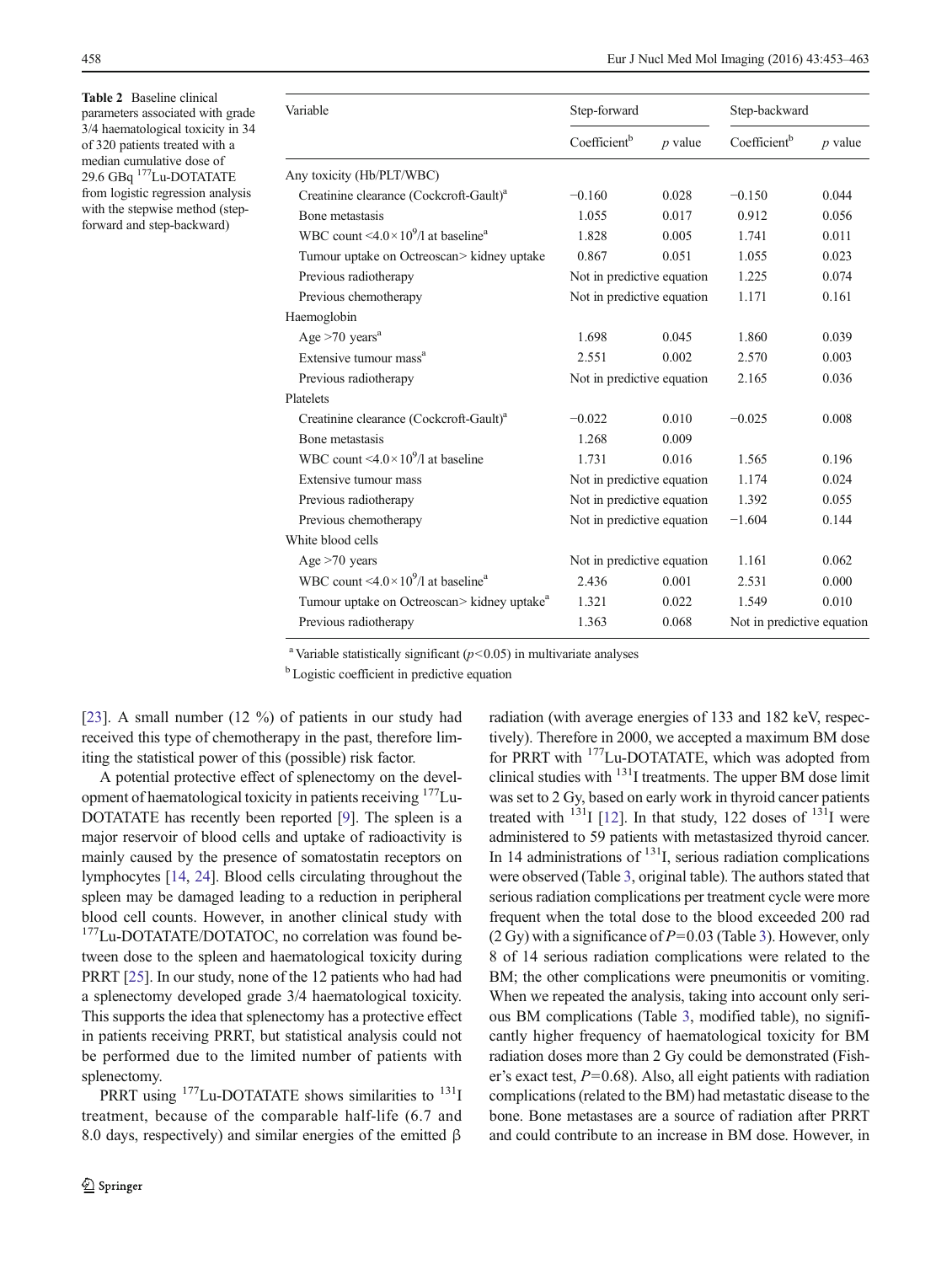<span id="page-6-0"></span>



our multivariate analysis, the presence of bone metastases was not a risk factor for developing grade 3/4 haematological toxicity.

Another comment on the study by Benua et al. is that the radiation complications per unit administered dose were analysed and the cumulative BM dose per patient was not considered. This resulted in a double count of radiation complications in one patient (after the first and second dose of <sup>131</sup>I). In our study, haematological toxicity was counted only once per patient since the chance of recurrent haematological toxicity in one patient is relatively high. We also analysed the cumulative BM dose instead of complications per administration, considering that multiple sequential treatments reduce the BM reserve. In a more recent article, the BM limit was set to 3 Gy for <sup>131</sup>I treatment, based on 104 treatments in 83 thyroid cancer patients [\[26\]](#page-9-0). No permanent BM suppression was observed, but two patients required PLT and red blood cell transfusion because of pancytopenia.

In the past decade, several studies with BM dose estimates using <sup>177</sup>Lu-DOTATATE have been reported (Table [4](#page-7-0)). Variations in the reported BM dose estimates can partly be attributed to differences in accuracy of dosimetric methods [\[27](#page-9-0)]. In a recent Swedish study, 200 patients who were treated with 7.4 GBq 177Lu-DOTATATE were analysed and BM doses were calculated based on blood-based and organ-based analysis of the whole-body images. The authors calculated a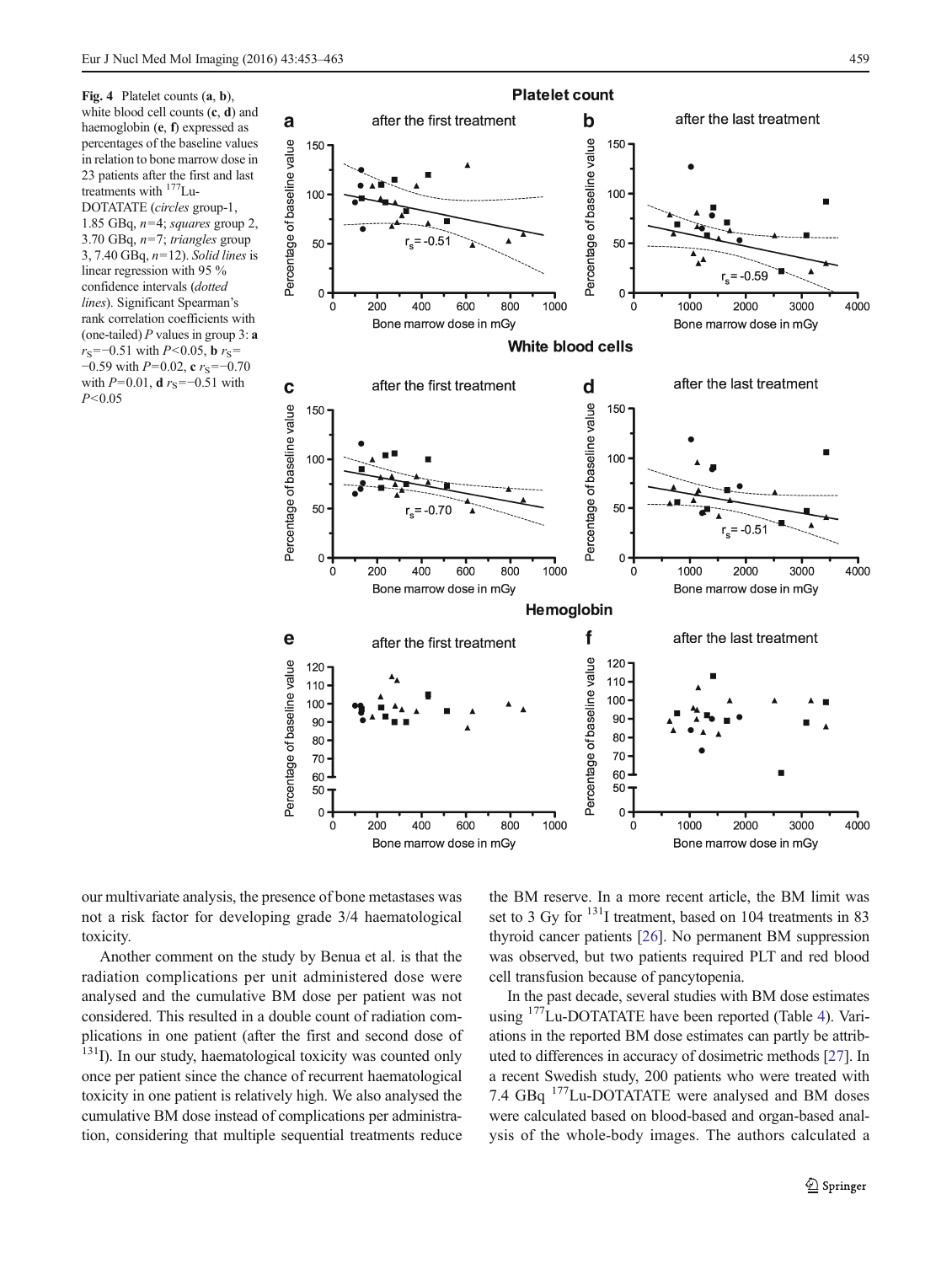<span id="page-7-0"></span>Table 3 Complications in relation to total BM radiation dose reported by Benua et al. [[12\]](#page-9-0), and with new modifications. Data were derived from patients treated<br>with radioiodine  $131$  I treatment

| <b>Blood</b> total<br>No. of |       | Original table <sup>a</sup> |          |                     | Modified table <sup>b</sup> |          |                     |
|------------------------------|-------|-----------------------------|----------|---------------------|-----------------------------|----------|---------------------|
| radiation (Gy)               | doses | Radiation complications     |          |                     | BM radiation complications  |          |                     |
|                              |       | Severe                      | Fatal    | Total in<br>percent | Severe                      | Fatal    | Total in<br>percent |
| $0 - 0.99$                   | 5     | $\Omega$                    | $\theta$ | $\Omega$            | $\Omega$                    | $\Omega$ | $\Omega$            |
| $1.00 - 1.99^c$              | 24    |                             | $\theta$ | 4                   |                             | $\Omega$ | 4                   |
| $2.00 - 2.99$                | 33    | 5                           |          | 18                  | 3                           |          | 12                  |
| $3.00 - 3.99$                | 7     |                             |          | 29                  |                             | $\Omega$ | 14                  |
| $4.00 - 4.99$                | 9     | $\Omega$                    | 2        | 22                  | $\Omega$                    |          | 11                  |
| Over $5.00$                  | 7     | $\mathfrak{D}$              | $\Omega$ | 29                  |                             | $\Omega$ | 14                  |
| Unknown                      | 37    |                             | $\theta$ | 3                   | $\Omega$                    | $\Omega$ | $\Omega$            |
| Total                        | 122   | 10                          | 4        |                     | 6                           | 2        | 7                   |

<sup>a</sup> Original table of Benua et al. [\[12\]](#page-9-0)

<sup>b</sup> Modified table with only serious bone marrow radiation complications

<sup>c</sup> Significantly more frequent complications with total dose >200 rad are stated in the original table, but are not significant in the modified table

maximum BM dose of 0.4 Gy per cycle of 7.4 GBq, which would result in a cumulative BM dose of 1.6 Gy for four cycles. Our data showed an estimated mean BM dose of 2.0 Gy (SD 0.2 Gy) in 184 out of 320 patients who received four cycles of 7.4 GBq<sup>177</sup>Lu-DOTATATE. Therefore, half of these patients (92 of 184) received a BM dose of more than 2 Gy. If the true maximum tolerated dose to the BM were 2 Gy, these 92 patients would theoretically be more prone to develop haematological toxicity. However, we found haematological toxicity in only 34 of the 320 patients. This supports the idea that a higher BM dose limit for PRRT with  $177$ Lu-DOTATATE is appropriate. Another argument for a different BM dose maximum is the success of retreatment with extra cycles of PRRT without serious haematological side effects [\[28](#page-9-0)]. In our analysis of this type of retreatment, in which

selected patients received a cumulative BM dose of approximately 3 Gy, only 5 (16 %) of 32 patients developed grade 3/4 haematological toxicity after two additional cycles of  $177$ Lu-DOTATATE. In another study reversible haematotoxicity (grade  $3/4$ ) was found in 7 (21.2 %) of 33 patients who underwent salvage PRRT [\[29\]](#page-9-0). In our ongoing study in Erasmus MC, we have treated a selected group of patients with multiple additional cycles of <sup>177</sup>Lu-DOTATATE with cumulative doses up to 59.2 GBq resulting in an estimated mean BM dose of more than 3 Gy with limited haematological toxicity (unpublished data).

Several groups have investigated the role of BM dosimetry in radionuclide treatments for predicting haematological toxicity. A weak negative correlation ( $r_p$ =−0.47) between neutrophils at nadir and measured whole-body absorbed dose was

Table 4 Overview of reported data on BM dosimetry for PRRT with <sup>177</sup>Lu-DOTATATE

| Reference      | Number of    | Dosimetric   | Administered   | Amino acids | BM dose                                      |                                        |
|----------------|--------------|--------------|----------------|-------------|----------------------------------------------|----------------------------------------|
|                | patients     | method       | activity (GBq) |             | Per unit administered<br>activity $(Gy/GBq)$ | For four cycles<br>of $7.4$ GBq $(Gy)$ |
| 14             | 5            | Planar       | 1.85           | Lys/Arg     | $0.070 \pm 0.009$                            | 2.1                                    |
| 36             | 69           | Planar       | $3 - 7$        | Lys/Arg     | $0.050 \pm 0.020$                            | 1.5                                    |
| 16             | 13           | Planar       | 7.47           | Lys/Arg     | $0.01 - 0.13$                                | $0.30 - 3.85$                          |
| $\overline{4}$ | 16           | SPECT/CT     | 7.4            | Vamin 14    | $0.070 \pm 0.020$                            | 2.1                                    |
| 2              | 12           | Not reported | $3.7 - 7.4$    | Lys         | $0.002 - 0.060$                              | $0.6 - 1.8$                            |
| 37             | 200          | SPECT/CT     | 7.4            | Vamin 14    | $0.006 - 0.050$                              | $0.2 - 1.5$                            |
| This study     | $25^{\rm a}$ | Planar       | $1.85 - 7.3$   | Lvs/Arg     | $0.067 \pm 0.007$                            | 2.0                                    |

Lys/Arg lysine 2.5 %/arginine 2.5 %, Lys lysine 2.5 %

<sup>a</sup> Of 320 patients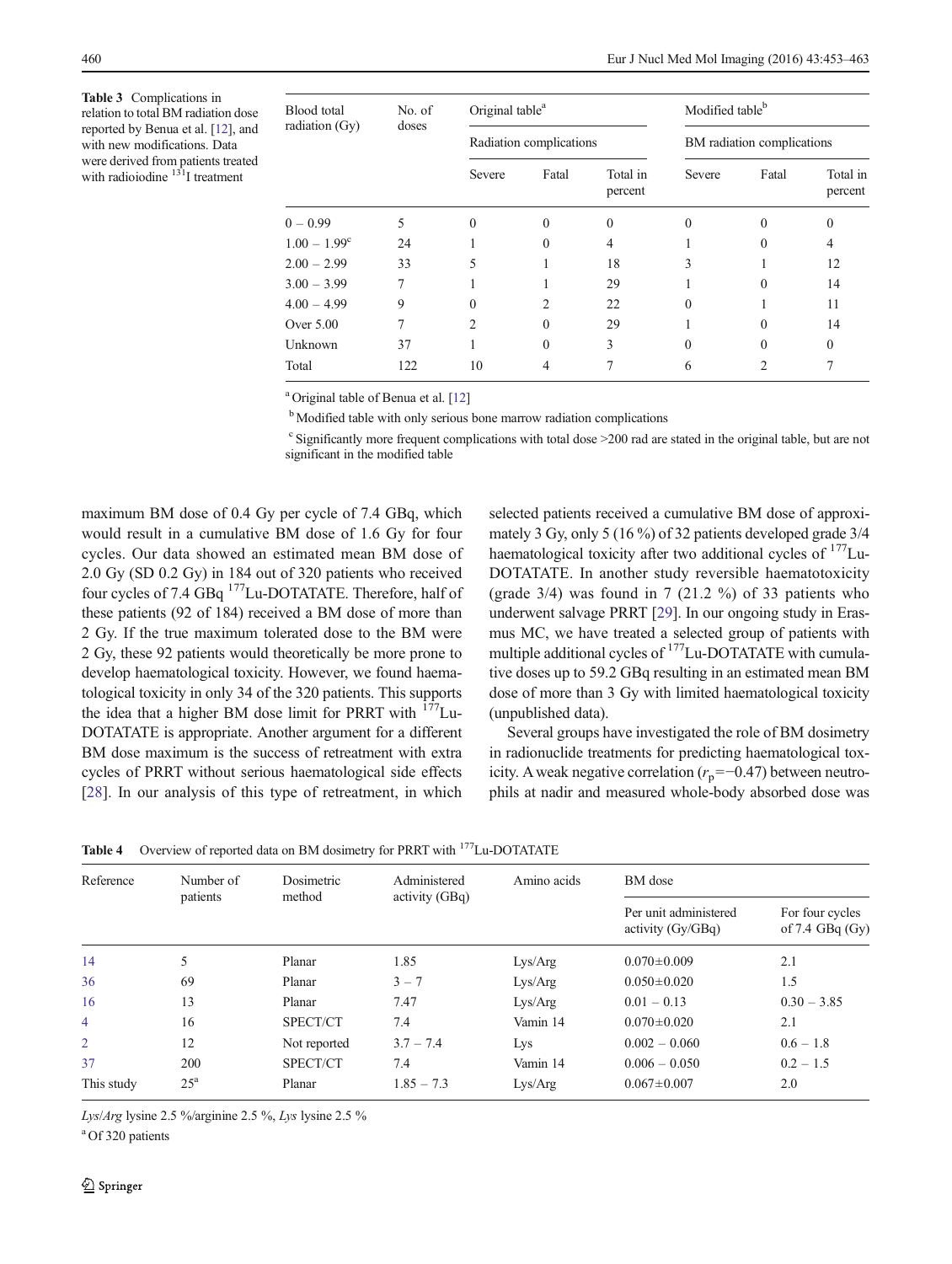<span id="page-8-0"></span>found in 20 patients treated with  $^{131}$ I-MIBG [\[30](#page-9-0)]. In a PRRT study with <sup>90</sup>Y-DOTATOC, a correlation ( $R=0.58$ ) was found between BM absorbed dose and PLT count reduction at nadir [\[31](#page-9-0), [32](#page-9-0)]. BM dose was calculated in 12 patients based on plasma samples, assuming that the activity concentration in the BM was equal to that in the plasma. <sup>86</sup>Y-DOTATOC PET was performed after therapy and showed uptake in the vertebrae. Taking the radioactivity in the spine into the dosimetric calculations, a better correlation  $(R=0.82)$  was found between BM absorbed dose and PLT count reduction at nadir. However, 24 patients did not demonstrate sufficient uptake of  $86Y$ -DOTATOC in the spine to provide usable BM dose measurements. In our study, we found similar correlation coefficients between the relative decrease in blood cells and (cumulative) radiation dose to the BM. We found no correlation between BM dose and Hb, which can be explained by minimal effects on circulating erythrocytes after 2 Gy of irradiation [\[33](#page-9-0)]. These weak correlations between decreases in blood count and BM dose indicate that current dosimetry cannot fully predict haematological toxicity. Additional clinical factors have to be taken into account to predict haematological toxicity in PRRT.

Further research should focus on reporting BM dose in patients receiving PRRT with <sup>177</sup>Lu-DOTATATE. BM dose limits should be explored at the population level with clinical toxicity grading (e.g. CTCAE) as outcome. However, current BM dosimetry is imprecise and varies due to differences in method of BM dose calculation [\[34](#page-9-0)]. Also the absorbed BM dose does not reflect the damage done to the haematopoietic stem cell department. If BM dosimetry can reflect the actual dose to haematopoietic stem cells, it will have a more prominent place in clinical practice during PRRT. In vivo markers might also be an option for assessment of BM status after irradiation with PRRT. In a recent article,  $\gamma$ -H2AX foci in lymphocytes were successfully used for monitoring ionizing radiation-induced DNA double-strand breaks in patients treated with  $177$ Lu-DOTATATE [\[35\]](#page-10-0). However, the response of  $\gamma$ -H2AX foci varied significantly between patients over time, making it less suitable for individual monitoring. In future, BM radiation dose could provide information for decisionmaking in a clinical setting, but at present BM dosimetry plays a minor role in clinical practice. Clinical parameters and blood cell count recovery are currently the most important criteria for individual PRRT planning.

# Conclusion

The prevalence of subacute haematological toxicity (grade 3 or 4) after PRRT with  $177$ Lu-DOTATATE is low (11 %). Our dosimetric calculations of the absorbed BM dose support the idea that a BM dose limit of more than 2 Gy seems appropriate for PRRT with <sup>177</sup>Lu-DOTATATE. A correlation was found between BM dose and decreases in blood counts, but clinical

risk factors are currently the most important parameters for prediction of clinical toxicity. Patients with impaired renal function, low WBC count, extensive tumour mass, high tumour uptake on the OctreoScan and/or those of advanced age are more likely to develop grade 3 or 4 haematological toxicity. Our data support the idea that a higher BM dose limit of 2 Gy is appropriate for PRRT with 177Lu-DOTATATE.

#### Compliance with ethical standards

Conflicts of interest Dik J. Kwekkeboom and Eric P. Krenning:

| Category of disclosure                        | Description of interest/arrangement |
|-----------------------------------------------|-------------------------------------|
|                                               |                                     |
| Advanced Accelerator<br>Applications (Adacap) | Shareholder                         |
| Advanced Accelerator<br>Applications (Adacap) | Scientific advisor Netter 1 study   |
| Wouter W de Herder:                           |                                     |
| Category of disclosure:                       | Description of interest/arrangement |
| Speaker fees                                  | Ipsen/Novartis                      |
| Research support                              | Ipsen/Novartis                      |

The other authors declare that they have no conflicts of interest.

Ethical approval All procedures performed in studies involving human participants were in accordance with the ethical standards of the institutional and/or national research committee and with the principles of the 1964 Declaration of Helsinki and its later amendments or comparable ethical standards.

Open AccessThis article is distributed under the terms of the Creative Commons Attribution 4.0 International License (http:// creativecommons.org/licenses/by/4.0/), which permits unrestricted use, distribution, and reproduction in any medium, provided you give appropriate credit to the original author(s) and the source, provide a link to the Creative Commons license, and indicate if changes were made.

#### References

- 1. Kwekkeboom DJ, Teunissen JJ, Bakker WH, Kooij PP, de Herder WW, Feelders RA, et al. Radiolabeled somatostatin analog [177Lu-DOTA0, Tyr3] octreotate in patients with endocrine gastroenteropancreatic tumors. J Clin Oncol. 2005;23(12): 2754–62.
- 2. Bodei L, Cremonesi M, Grana CM, Fazio N, Iodice S, Baio SM, et al. Peptide receptor radionuclide therapy with 177Lu-DOTATATE: the IEO phase I-II study. Eur J Nucl Med Mol Imaging. 2011;38(12):2125–35.
- 3. Swärd C, Bernhardt P, Ahlman H, Wängberg B, Forssell-Aronsson E, Larsson M, et al. [177Lu-DOTA 0-Tyr 3]-octreotate treatment in patients with disseminated gastroenteropancreatic neuroendocrine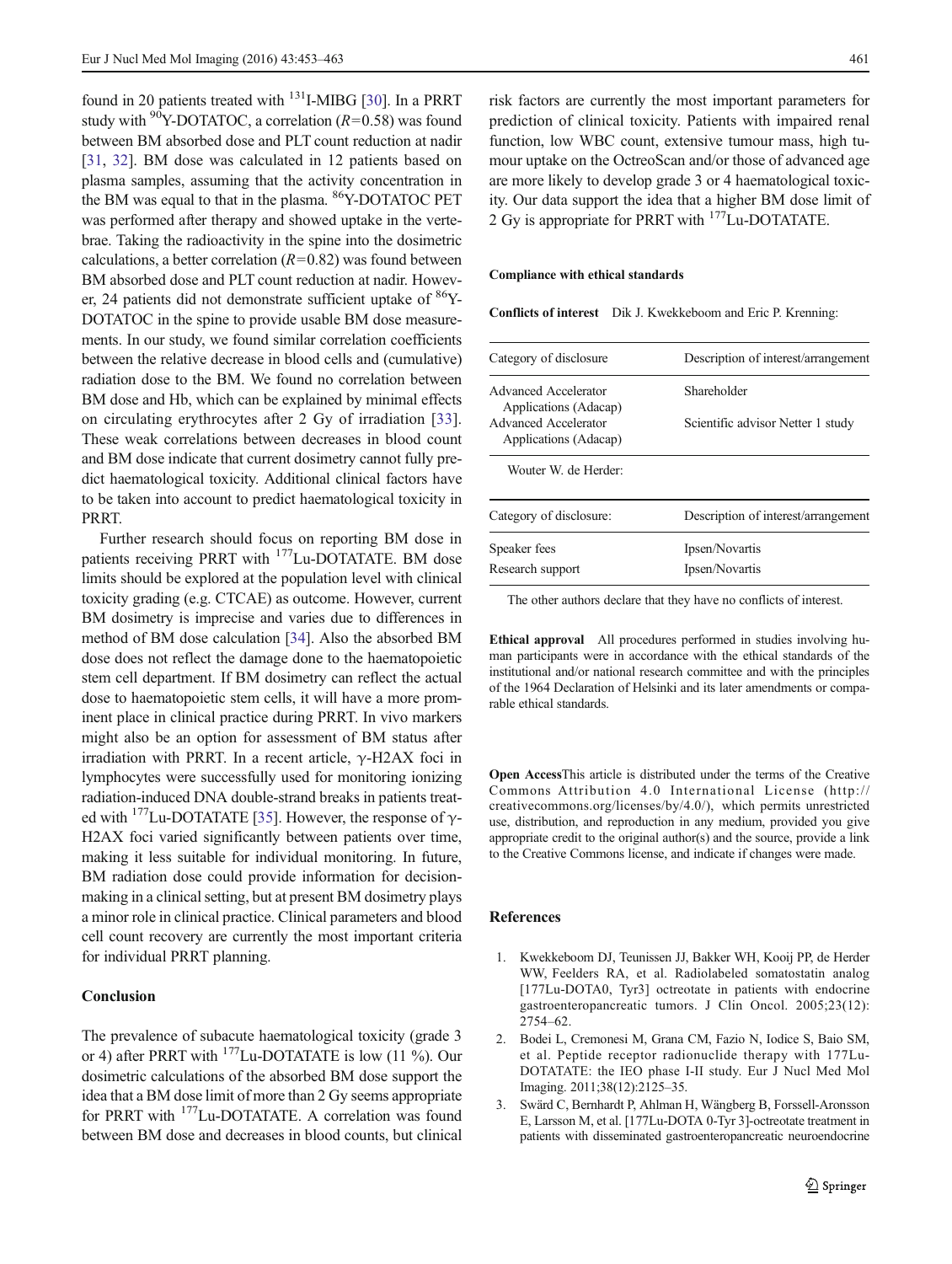<span id="page-9-0"></span>tumors: the value of measuring absorbed dose to the kidney. World J Surg. 2010;34(6):1368–72.

- 4. Garkavij M, Nickel M, Sjögreen-Gleisner K, Ljungberg M, Ohlsson T, Wingårdh K, et al. 177Lu-[DOTA0, Tyr3] octreotate therapy in patients with disseminated neuroendocrine tumors: analysis of dosimetry with impact on future therapeutic strategy. Cancer. 2010;116(4 Suppl):1084–92.
- 5. Paganelli G, Sansovini M, Ambrosetti A, Severi S, Monti M, Scarpi E, et al. 177Lu-Dota-octreotate radionuclide therapy of advanced gastrointestinal neuroendocrine tumors: results from a phase II study. Eur J Nucl Med Mol Imaging. 2014;41(10):1845–51.
- 6. Bodei L, Kidd M, Paganelli G, Grana CM, Drozdov I, Cremonesi M, et al. Long-term tolerability of PRRT in 807 patients with neuroendocrine tumours: the value and limitations of clinical factors. Eur J Nucl Med Mol Imaging. 2015;42(1):5–19.
- 7. Pfeifer AK, Gregersen T, Grønbæk H, Hansen CP, Müller-Brand J, Herskind Bruun K, et al. Peptide receptor radionuclide therapy with Y-DOTATOC and (177)Lu-DOTATOC in advanced neuroendocrine tumors: results from a Danish cohort treated in Switzerland. Neuroendocrinology. 2011;93(3):189–96.
- 8. Delpassand ES, Samarghandi A, Zamanian S, Wolin EM, Hamiditabar M, Espenan GD, et al. Peptide receptor radionuclide therapy with 177Lu-DOTATATE for patients with somatostatin receptor-expressing neuroendocrine tumors: the first US phase 2 experience. Pancreas. 2014;43(4):518–25.
- 9. Sabet A, Ezziddin K, Pape UF, Ahmadzadehfar H, Mayer K, Pöppel T, et al. Long-term hematotoxicity after peptide receptor radionuclide therapy with 177Lu-octreotate. J Nucl Med. 2013;54(11):1857–61.
- 10. Gupta SK, Singla S, Bal C. Renal and hematological toxicity in patients of neuroendocrine tumors after peptide receptor radionuclide therapy with 177Lu-DOTATATE. Cancer Biother Radiopharm. 2012;27(9):593–9.
- 11. Kwekkeboom DJ, de Herder WW, Kam BL, van Eijck CH, van Essen M, Kooij PP, et al. Treatment with the radiolabeled somatostatin analog [177Lu-DOTA 0, Tyr3] octreotate: toxicity, efficacy, and survival. J Clin Oncol. 2008;26(13):2124–30.
- 12. Benua RS, Cicale NR, Sonenberg M, Rawson RW. The relation of radioiodine dosimetry to results and complications in the treatment of metastatic thyroid cancer. Am J Roentgenol Radium Ther Nucl Med. 1962;87:171–82.
- 13. Lassmann M, Hänscheid H, Chiesa C, Hindorf C, Flux G, Luster M; EANM Dosimetry Committee. EANM Dosimetry Committee series on standard operational procedures for pre-therapeutic dosimetry I: blood and bone marrow dosimetry in differentiated thyroid cancer therapy. Eur J Nucl Med Mol Imaging. 2008;35(7): 1405–12.
- 14. Kwekkeboom DJ, Bakker WH, Kooij PP, Konijnenberg MW, Srinivasan A, Erion JL, et al. [177Lu-DOTAOTyr3] octreotate: comparison with [111In-DTPAo]octreotide in patients. Eur J Nucl Med. 2001;28(9):1319-25.
- 15. Esser JP, Krenning EP, Teunissen JJ, Kooij PP, van Gameren AL, Bakker WH, et al. Comparison of [(177)Lu-DOTA(0), Tyr(3)]octreotate and [(177)Lu-DOTA(0),Tyr(3)]octreotide: which peptide is preferable for PRRT? Eur J Nucl Med Mol Imaging. 2006;33(11):1346–51.
- 16. Forrer F, Krenning EP, Kooij PP, Bernard BF, Konijnenberg M, Bakker WH, et al. Bone marrow dosimetry in peptide receptor radionuclide therapy with [177Lu-DOTA(0), Tyr(3)] octreotate. Eur J Nucl Med Mol Imaging. 2009;36(7): 1138–46.
- 17. Wessels BW, Bolch WE, Bouchet LG, Breitz HB, Denardo GL, Meredith RF, et al. Bone marrow dosimetry using blood-based models for radiolabeled antibody therapy: a multiinstitutional comparison. J Nucl Med. 2004;45(10):1725–33.
- 18. Stabin MG, Sparks RB, Crowe E. OLINDA/EXM: the secondgeneration personal computer software for internal dose assessment in nuclear medicine. J Nucl Med. 2005;46(6):1023–7.
- 19. Cancer Therapy Evaluation Program. Common terminology criteria for adverse events v3.0 (CTCAE). Bethesda, MD: Division of Cancer Treatment and Diagnosis, National Cancer Institute; 2006. [http://ctep.cancer.gov/protocolDevelopment/electronic\\_](http://ctep.cancer.gov/protocolDevelopment/electronic_applications/docs/ctcaev3.pdf) [applications/docs/ctcaev3.pdf.](http://ctep.cancer.gov/protocolDevelopment/electronic_applications/docs/ctcaev3.pdf)
- 20. Svensson J, Berg G, Wängberg B, Larsson M, Forssell-Aronsson E, Bernhardt P. Renal function affects absorbed dose to the kidneys and haematological toxicity during (177)Lu-DOTATATE treatment. Eur J Nucl Med Mol Imaging. 2015;42(6):947–55.
- 21. Sandström M, Garske U, Granberg D, Sundin A, Lundqvist H. Individualized dosimetry in patients undergoing therapy with (177)Lu-DOTA-D-Phe(1)-Tyr(3)-octreotate. Eur J Nucl Med Mol Imaging. 2010;37(2):212–25.
- 22. Beauregard JM, Hofman MS, Kong G, Hicks RJ. The tumour sink effect on the biodistribution of 68Ga-DOTA-octreotate: implications for peptide receptor radionuclide therapy. Eur J Nucl Med Mol Imaging. 2012;39(1):50–6.
- 23. Corey SJ, Minden MD, Barber DL, Kantarjian H, Wang JC, Schimmer AD. Myelodysplastic syndromes: the complexity of stem-cell diseases. Nat Rev Cancer. 2007;7(2):118–29.
- 24. Sreedharan SP, Kodama KT, Peterson KE, Goetzl EJ. Distinct subsets of somatostatin receptors on cultured human lymphocytes. J Biol Chem. 1989;264(2):949–52.
- 25. Kulkarni HR, Prasad V, Schuchardt C, Baum RP. Is there a correlation between peptide receptor radionuclide therapy-associated hematological toxicity and spleen dose? Recent Results Cancer Res. 2013;194:561–6.
- 26. Dorn R, Kopp J, Vogt H, Heidenreich P, Carroll RG, Gulec SA. Dosimetry-guided radioactive iodine treatment in patients with metastatic differentiated thyroid cancer: largest safe dose using a riskadapted approach. J Nucl Med. 2003;44(3):451–6.
- 27. Flux G, Bardies M, Monsieurs M, Savolainen S, Strands SE, Lassmann M; EANM Dosimetry Committee. The impact of PET and SPECT on dosimetry for targeted radionuclide therapy. Z Med Phys. 2006;16(1):47–59.
- 28. Van Essen M, Krenning EP, Kam BL, de Herder WW, Feelders RA, Salvage therapy with (177)Lu-octreotate in patients with bronchial and gastroenteropancreatic neuroendocrine tumors. J Nucl Med. 2010;51(3):383–90.
- 29. Sabet A, Haslerud T, Pape UF, Sabet A, Ahmadzadehfar H, Grünwald F, et al. Outcome and toxicity of salvage therapy with 177Lu-octreotate in patients with metastatic gastroenteropancreatic neuroendocrine tumours. Eur J Nucl Med Mol Imaging. 2014;41(2):205–10.
- 30. Buckley SE, Chittenden SJ, Saran FH, Meller ST, Flux GD. Wholebody dosimetry for individualized treatment planning of 131I-MIBG radionuclide therapy for neuroblastoma. J Nucl Med. 2009;50(9):1518–24.
- 31. Walrand S, Barone R, Pauwels S, Jamar F. Experimental facts supporting a red marrow uptake due to radiometal transchelation in 90Y-DOTATOC therapy and relationship to the decrease of platelet counts. Eur J Nucl Med Mol Imaging. 2011;38(7):1270–80.
- 32. Pauwels S, Barone R, Walrand S, Borson-Chazot F, Valkema R, Kvols LK, et al. Practical dosimetry of peptide receptor radionuclide therapy with (90)Y-labeled somatostatin analogs. J Nucl Med. 2005;46 Suppl 1:92S–8.
- 33. IAEA. Manual on radiation haematology. Technical Reports Series No. 123. Vienna: International Atomic Energy Agency; 1971.
- 34. Ferrer L, Kraeber-Bodéré F, Bodet-Milin C, Rousseau C, Le Gouill S, Wegener WA, et al. Three methods assessing red marrow dosimetry in lymphoma patients treated with radioimmunotherapy. Cancer. 2010;116(4):1093–100.